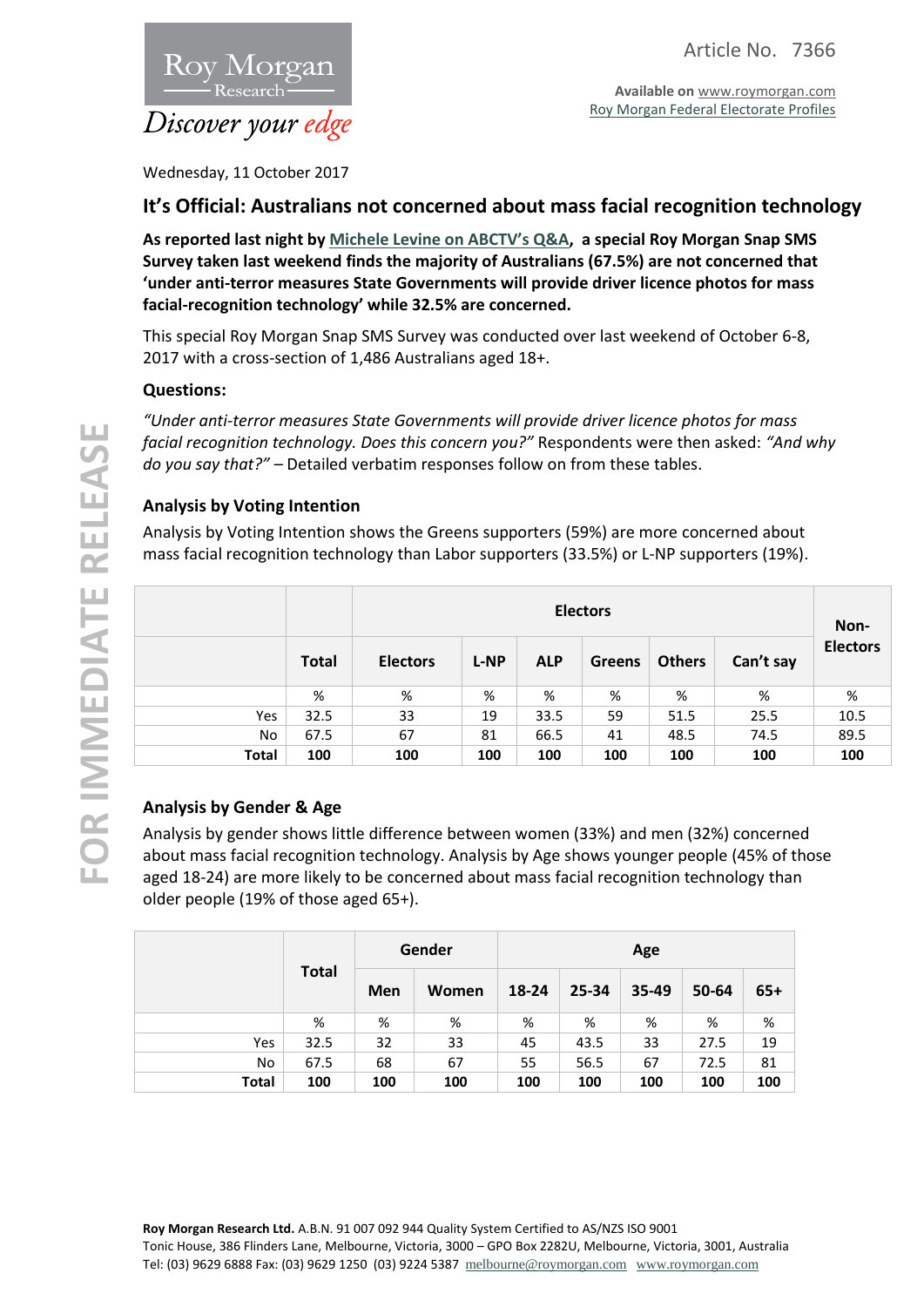# **Analysis by State**

Analysis by State shows a majority of all States are unconcerned with Queenslanders and South Australians the least concerned (75.5%) followed by Tasmania (68.5%), Western Australia (66.5%), New South Wales (66%) and Victorians (62%).

|              |              |            |            | <b>Region</b> |           |           |            |      |         |
|--------------|--------------|------------|------------|---------------|-----------|-----------|------------|------|---------|
|              | <b>Total</b> | <b>NSW</b> | <b>VIC</b> | <b>QLD</b>    | <b>WA</b> | <b>SA</b> | <b>TAS</b> | City | Country |
|              | %            | %          | %          | %             | %         | %         | %          | %    | %       |
| Yes          | 32.5         | 34         | 38         | 24.5          | 33.5      | 24.5      | 31.5       | 35.5 | 26      |
| No           | 67.5         | 66         | 62         | 75.5          | 66.5      | 75.5      | 68.5       | 64.5 | 74      |
| <b>Total</b> | 100          | 100        | 100        | 100           | 100       | 100       | 100        | 100  | 100     |

# **Qualitative Responses to follow up question:** *"And why do you say that?"*

**Those who answered No**, they were not concerned, most frequently asserted they had nothing to hide, so why be worried about this initiative, that security is very important to protect against terrorists and catch the 'bad guys'. Many folks simply place a higher priority on security than privacy.

Many also mentioned that the concept of privacy has already changed so much with everyone providing so much information so readily about themselves already, so what's the difference?

# **Important to protect against terrorists and catch the bad guys. Security is very important:**

*"If it is for Australian's security then why not."*

*"Good thing if it helps the fight against Terrorism."*

*"National Security."*

*"Terrorism is becoming a bigger problem and concern."*

*"Security must come first."*

*"Security is paramount to Australia."*

*"Because it will help law enforcement thwart potential terrorist attacks."*

*"If it means we are safer then all good."*

*"Terrorists need to be caught by any means."*

*"Not bothered - we have passports with facial recognition."*

*"We need better security."*

*"Better Security for everyone."*

*"Stop the terrorists and criminals."*

*"Anything that prevents terrorism."*

*"Any means to keep Australians safe."*

*"Facial recognition will help identify criminals."*

*"Because people who don't do bad things have nothing to hide. What are they going to do about burqas?"*

*"Everyone should for the good of the nation – and the burqa should be banned as well."*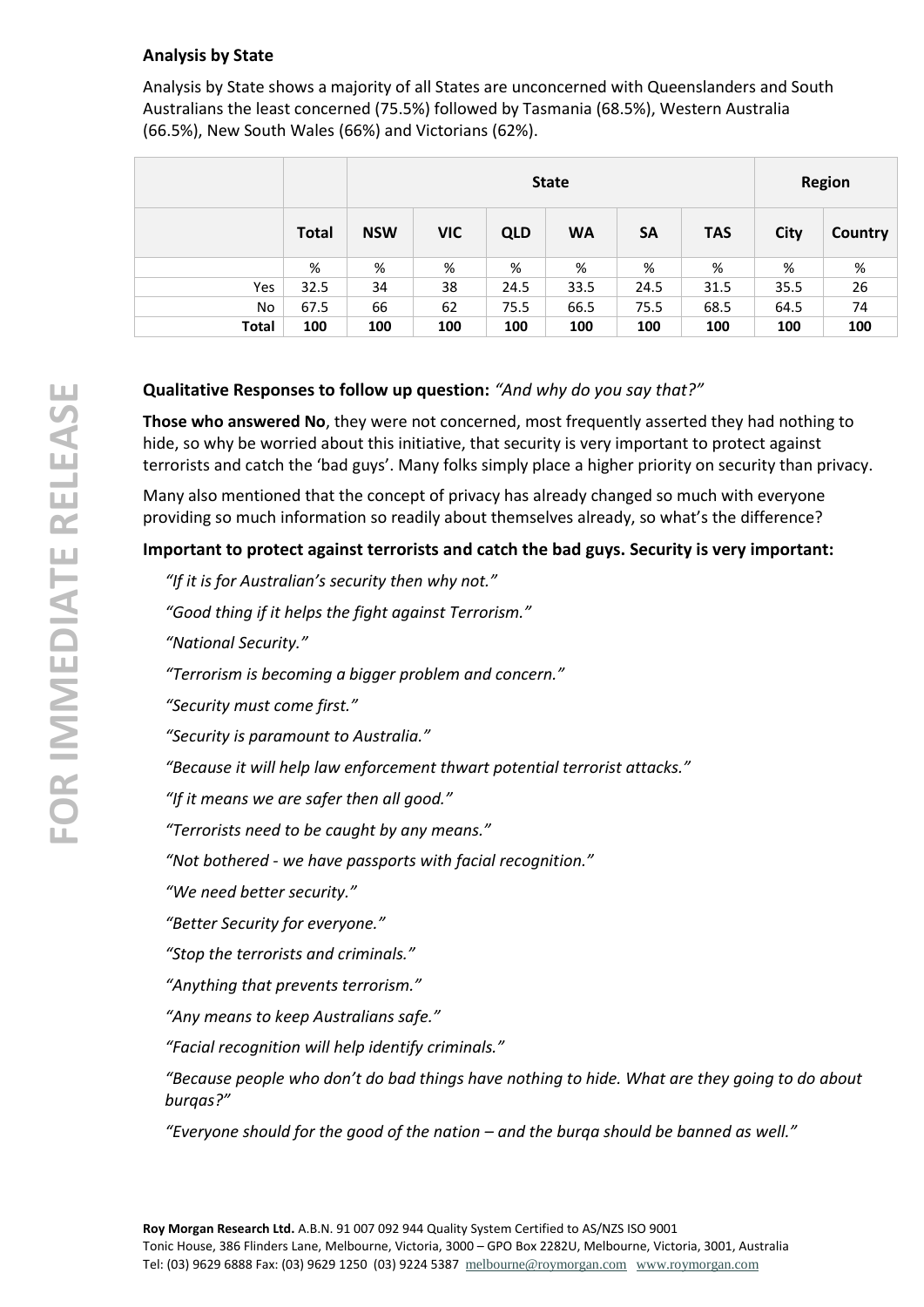# **Nothing to hide, I'm a good person, I haven't done anything that this might worry me:**

*"I have nothing to hide."*

*"If you've nothing to hide, there is no issue."*

*"Because I want to be safe and have nothing to hide."*

*"It doesn't bother me."*

*"It should only worry the terrorists."*

*"Not a problem if you're not doing anything wrong."*

*"I have nothing to hide – my face is an open book for the world to see."*

*"I'm a law abiding citizen with nothing to hide so why worry?"*

*"I have nothing to hide and it's a reasonable thing for our security."*

# **Concepts of privacy have changed and safety for people has pre-eminence:**

*"Safety more important than privacy."*

*"It will keep society honest and safer."*

*"It's a safeguard in the world we live in."*

*"We're already under mass surveillance."*

*"Privacy is now a thing of the past."*

*"We have it on our passports already. I would be more concerned with social media such as Facebook and Snapchat. They own millions of facial photos which you can never remove."*

*"There is already so much identity information accessible it doesn't matter to me."*

*"Rather have some reduction in privacy for the benefit of the general public."*

*"Licence, therefore photo are, as I understand it, already readily accessible now."*

**Those who answered Yes**, they were concerned, continually brought up invasion of privacy and civil liberties being eroded. There were also mentions of a lack of trust in Government – whether in regards to Government's general competence or whether the Government would later dip into these databases for other uses in the future.

Others also mentioned the potential racial profiling that could be done and some brought up that not everyone has a license and therefore that the measure doesn't go far enough.

## **Invasion of privacy & civil liberties being eroded:**

*"No privacy for citizens."*

*"I do not like the idea of Big Brother."*

*"Slow decline of civil liberties."*

*"It's a lack of privacy and a surveillance big brother state."*

*"It's an infringement of civil liberties."*

*"Orwell's 1984."*

*"Personal space and privacy is being removed."*

*"Feels like Big Brother and the New World Order (NWO). Confidentiality and invasion of privacy."*

*"It's textbook fascism."*

*"Invasive tracking of everything that we all do concerns me."*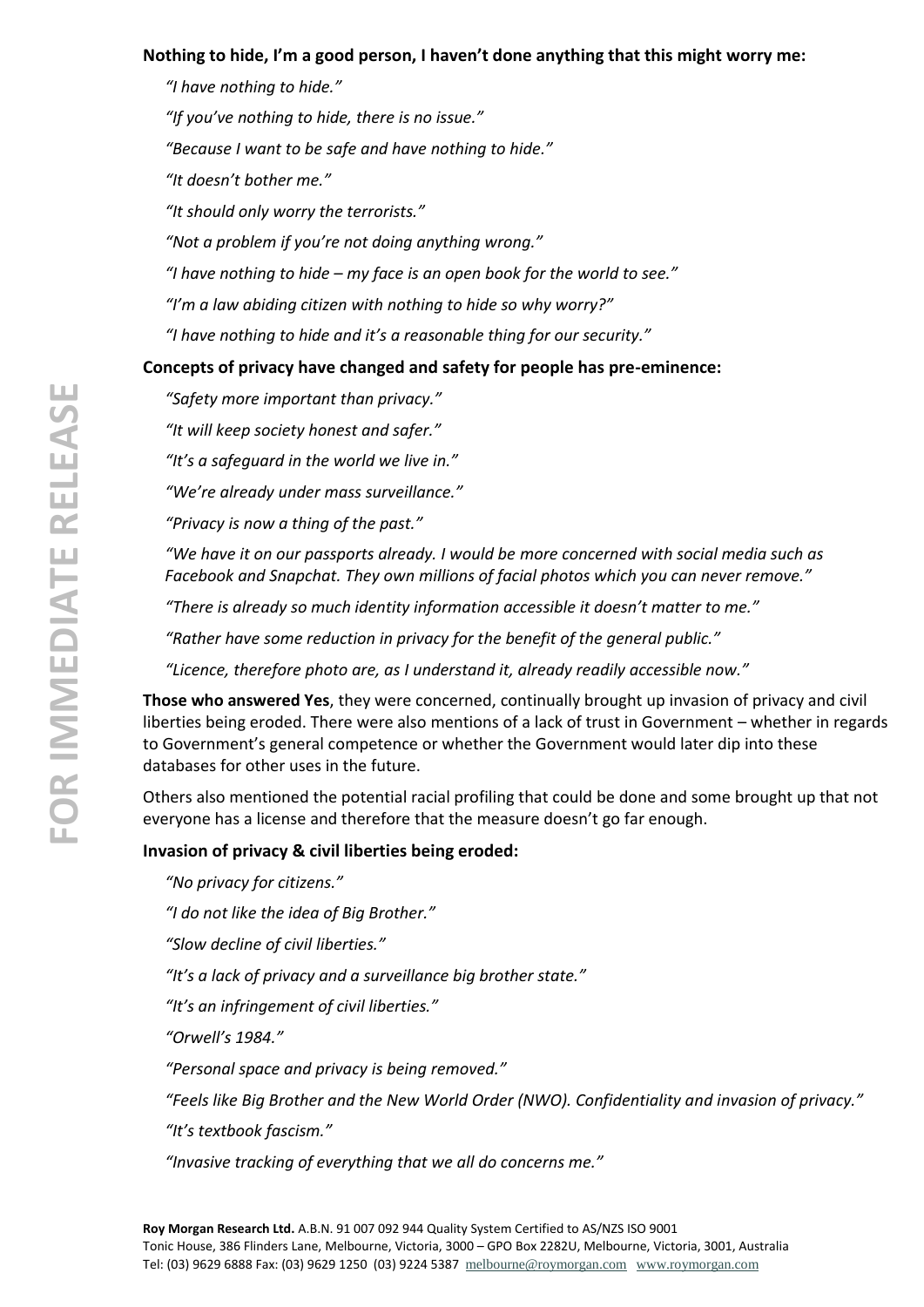#### **Lack of trust in Government – whether competence or Government's future uses of data:**

*"Massive invasion of privacy by a Government which cannot be trusted."*

*"Too much power to the government I don't trust."*

*"Politicians are involved and you can't trust them."*

*"Could get into wrong hands."*

*"Government is not competent enough or trustworthy enough to handle information responsibly."*

*"Likelihood it will be misused."*

*"Unnecessary and danger of misuse."*

*"No privacy guarantees."*

*"Unsure if can be used for other purpose."*

*"No trust in Government to keep safe."*

*"Data protection."*

*"I don't trust Government and bureaucracy not to abuse it. It's a step towards totalitarianism."*

**Potential for racial profiling and several saying surely this means head coverings must be banned? These concerns tie into worry about the accuracy of the technology:**

*"Concerned about racial profiling and I want measures to protect against that."*

*"Everyone's face can be recognized – ban the burqa."*

*"Everyone should. For the good of the nation. The burqa must be gone."*

*"So long as it's the same rule for everyone. Ban the burqa."*

*"Because it isn't 100% reliable and can be subject to racial profiling."*

*"Not to be racist but women wearing the niqab or burqa don't show their faces."*

*"Facial Recognition software is not 100% at this time."*

*"Technology not sufficiently accurate."*

#### **A few people even suggested the proposed law doesn't go far enough:**

*"I don't think it goes far enough, the laws should be much harsher."*

*"So far Australia has been lucky, but that luck is unlikely to last without more surveillance."*

#### **Michele Levine, Chief Executive Officer, Roy Morgan Research, says:**

*"Following last week's Las Vegas shooting in which a lone gunman is accused of murdering more than 50 people, and injuring in excess of 500 concert goers, the Australian Government announced plans to establish a national database linked to driver licence photos held by State Governments.*

*"The database will utilise the latest facial-recognition technology to allow for policing agencies to monitor Australians as part of upgraded anti-terrorism efforts to identify potential trouble-makers particularly at large public gatherings and public locations such as train stations and on city streets.*

*"In preparation for my appearance on ABCTV [Q&A on Monday October 9,](http://www.abc.net.au/tv/qanda/txt/s4725353.htm) Roy Morgan surveyed over 1,400 Australians and the result was crystal clear. Over two-thirds of*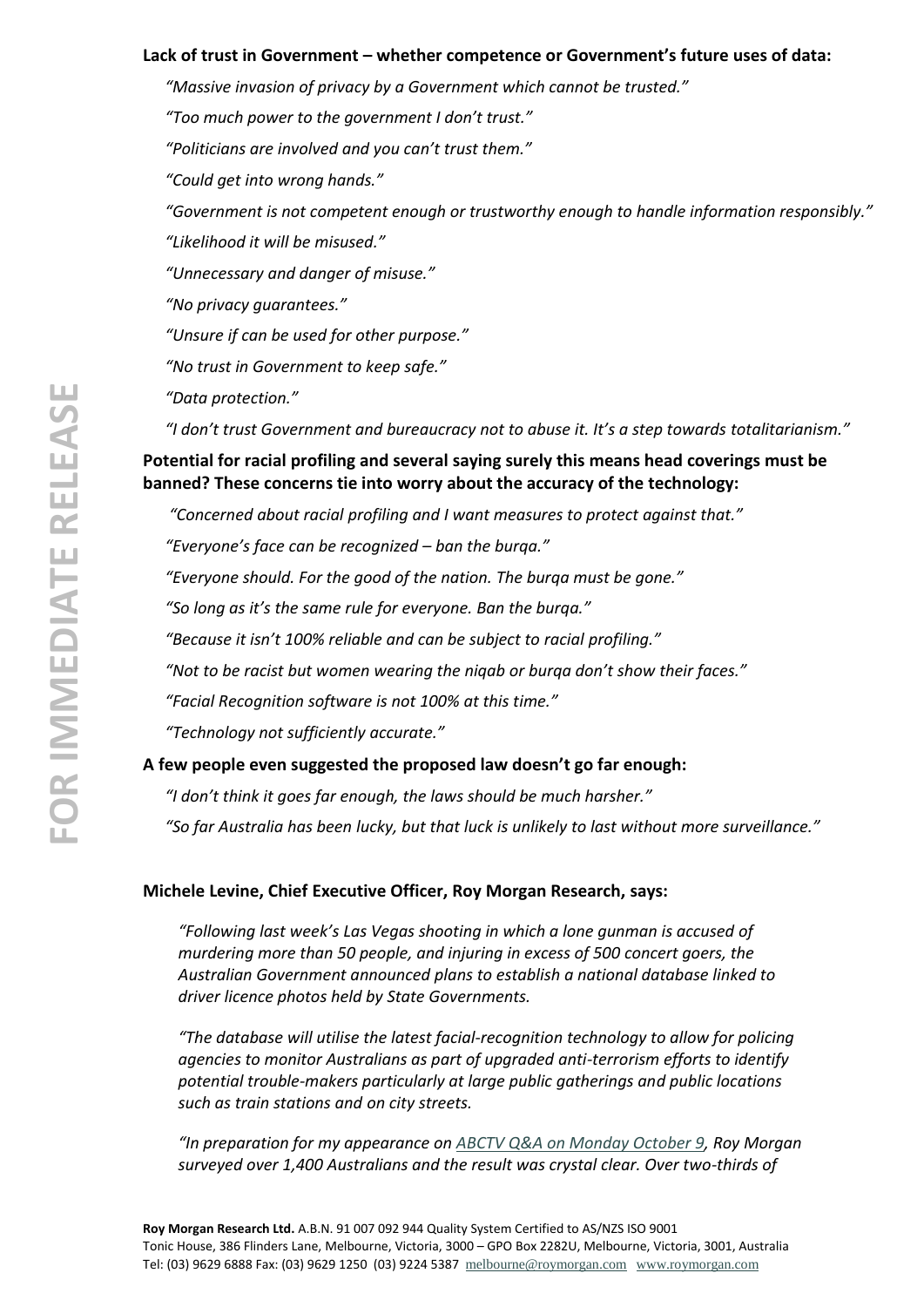*Australians (67.5%) of the adult population (12.7 million Australians) are not concerned about the implementation of the new facial recognition technology compared to only 32.5% (6.1 million) that do have concerns.*

*"Respondents that were concerned raised issues of privacy, the Big Brother surveillance State and Government intrusion into our lives along with a lack of trust in the Government agencies to handle the information correctly, or indeed prevent data leaks and hacks seeing this information released or stolen by potentially nefarious entities.*

*"However, the vast majority of Australians were more comfortable with allowing this new level of surveillance with many mentioning they had nothing to hide and therefore nothing to worry about and that it is important to take any measures we can to deal with the threat of terrorism and increase public safety."*

*Finding No. 7366– This special Roy Morgan Snap SMS Survey was conducted in preparation for an appearance on ABCTV's Q&A current affairs discussion program on Monday October 9, 2017 with a representative cross-section of 1,486 Australians aged 18+ over the weekend, Friday October 6 – Sunday October 8, 2017.* They were asked *"Under anti-terror measures State Governments will provide driver licence photos for mass facial recognition technology. Does this concern you?* Respondents were then asked: *"And why do you say that?"*

*Roy Morgan SMS Polling was extremely accurate at both the last two Federal Elections. Results analysed by Roy Morgan Helix Personas are available on a subscription basis. [www.HelixPersonas.com.au](http://www.helixpersonas.com.au/)*

**For further information:**

| <b>Contact</b>  | <b>Office</b>   | <b>Mobile</b>   |
|-----------------|-----------------|-----------------|
| Gary Morgan:    | +61 3 9224 5213 | +61 411 129 094 |
| Michele Levine: | +61 3 9224 5215 | +61 411 129 093 |
|                 |                 |                 |

**Roy Morgan Research Ltd.** A.B.N. 91 007 092 944 Quality System Certified to AS/NZS ISO 9001 Tonic House, 386 Flinders Lane, Melbourne, Victoria, 3000 – GPO Box 2282U, Melbourne, Victoria, 3001, Australia Tel: (03) 9629 6888 Fax: (03) 9629 1250 (03) 9224 5387 [melbourne@roymorgan.com](mailto:melbourne@roymorgan.com) [www.roymorgan.com](http://www.roymorgan.com/)